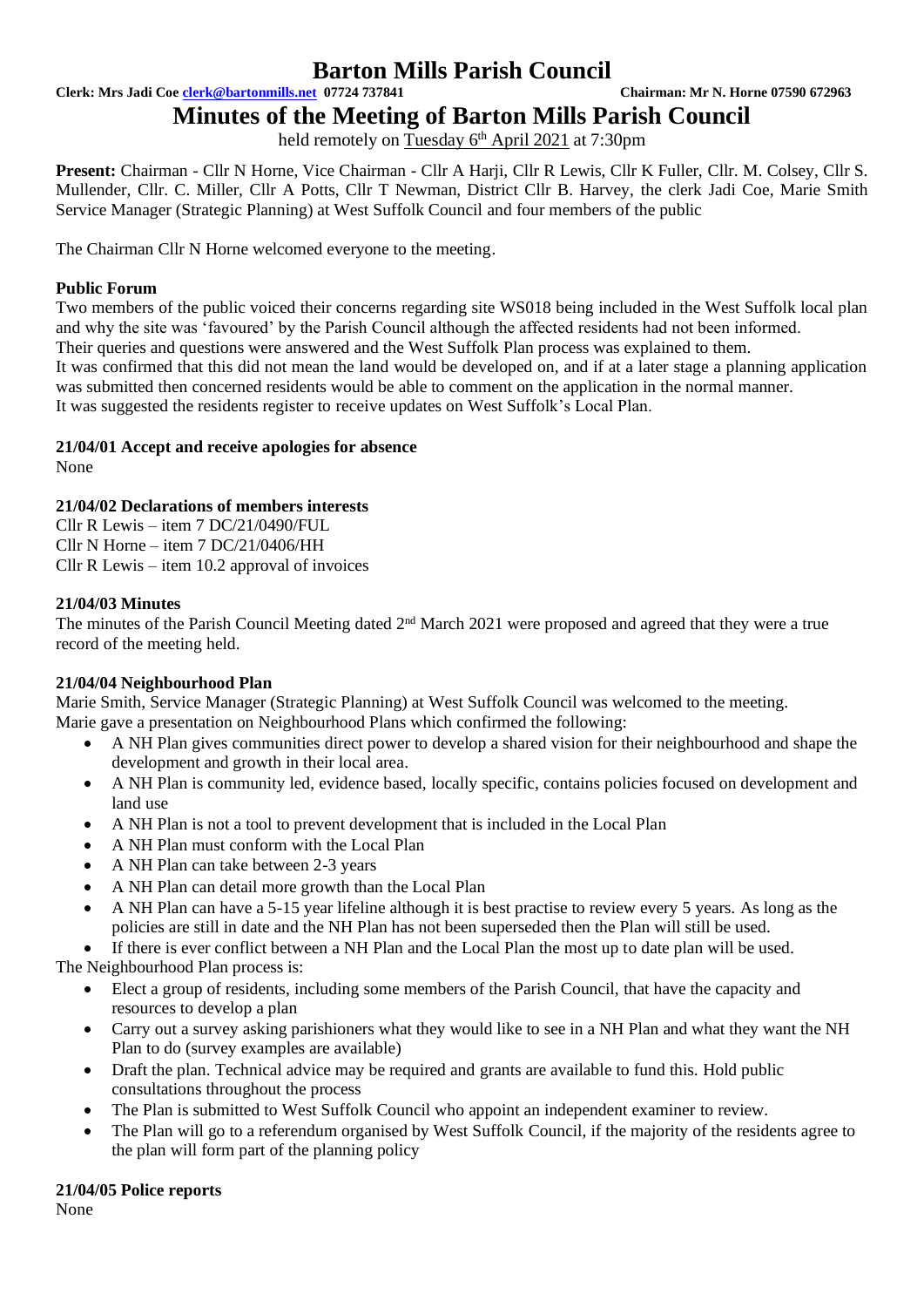### **Clerk: Mrs Jadi Coe [clerk@bartonmills.net](mailto:clerk@bartonmills.net) 07724 737841 Chairman: Mr N. Horne 07590 672963**

#### **21/04/06 County and District Councillors report**

Cllr B Harvey reported on various local matters including West Suffolk's dog fouling campaign, fly-tipping, rough sleepers, county lines, locality budget and Sunnica. He confirmed that Sunnica and West Suffolk Council are working through the Statement of Agreement process and the application is expected June 2021.

Cllr B Harvey confirmed that there is a food bank based in Red Lodge but for use of other villages including Barton Mills. It was agreed to obtain more information on this and to publicise this on the Parish Council website, Facebook page and the Barton Miller. (JC)

Cllr R Lewis informed the members that the work on Barton Mills Football Club was underway and a formal thank you to all the groups who helped fund this will be sent once the work is complete.

## **21/04/07 Planning and Environment**

### **General & For Consideration:**

DC/21/0490/FUL – change of use and conversion of forge (Sui Generis) to residential dwelling (class C3) at plot 1, Rose Forge, Worlington Road, Barton Mills.

*It was proposed and agreed that the Parish Council have no objections to the application.*

Application DC/21/0584 was received after the agenda was published, this is for a detached double garage and bin store also Rose Forge, the consultation expiry date is 21<sup>st</sup> April, an extension has been requested but this has not yet been confirmed.

It was agreed that if an extension was not granted then the Parish Council would not make comment on the application.

DC/21/0381/HH - a) two storey side extension, b) first floor side extension at 57 Church Meadow, Barton Mills, IP28 6AR

*It was proposed and agreed that the Parish Council have no objections to the application and that the proposals would enhance the appearance of the property.*

DC/21/0406/FUL - a. Re-location of cartlodge; b installation of boundary wall and install entrance gates

at Barton Hall, The Street, Barton Mills, IP28 6AW

*It was proposed and agreed that the Parish Council have no objections to the application.*

DC/21/0407/LB - a. Re-location of cartlodge; b. installation of boundary wall and install entrance gates at Barton Hall, The Street, Barton Mills, IP28 6AW

*It was proposed and agreed that the Parish Council have no objections to the application.*

#### **Tree Applications (for information only):**

None

#### **Applications awaiting West Suffolk decision and pending appeals:**

DC/21/0181/HH **-** cladding to cover render on north and east ground floor elevations at Tanglefoot 36A The Street, Barton Mills, IP28 6AA – *approved on 29.3.21*

DC/20/2260/FUL - a. four dwellings with garages (following demolition of existing outbuilding) b. alterations and extensions to existing two dwellings to provide garage with room in roof and front porches c. new vehicular and pedestrian accesses at Development Site adjacent to 7 Church Lane, Barton Mills, Suffolk. **-***pending at 6.4.21*

Cllr B Harvey confirmed the application was now going to go to a full planning committee, date to be confirmed.

DC/19/2244/HH - Parish Re-Consultation Householder Planning Application - Detached single storey

Outbuilding Brook House, The Street, Barton Mills, Suffolk, IP28 6AA - *pending at 6.4.21*

## **Decided/approved (for information only):**

None

**Receive comments on Parish Council Planning Statement and agree amendments required**

The clerk confirmed no responses had been received in regard to the Planning Statement and that the Statement should be published again in the next edition of the Barton Miller if allowed.

#### **21/04/08 Clerk's Report, Matters Arising from the Minutes of the Last Meeting and Correspondence**

• A resident contacted the Parish Council in regards to a house in the village which has been unoccupied for approximately 20 years, and whether the Parish Council would approach West Suffolk Council to seek their views on whether it may be appropriate to consider acquisition of the property or provide grants to the owners to restore the property so it is habitable.

Cllr B Harvey reported on the action West Suffolk Council can take of such properties, it was agreed that the clerk would contact Andy Smith at West Suffolk Council for guidance on the process and Cllr A Harji and the clerk would draft a letter to the home owner and West Suffolk Council. (JC/AH)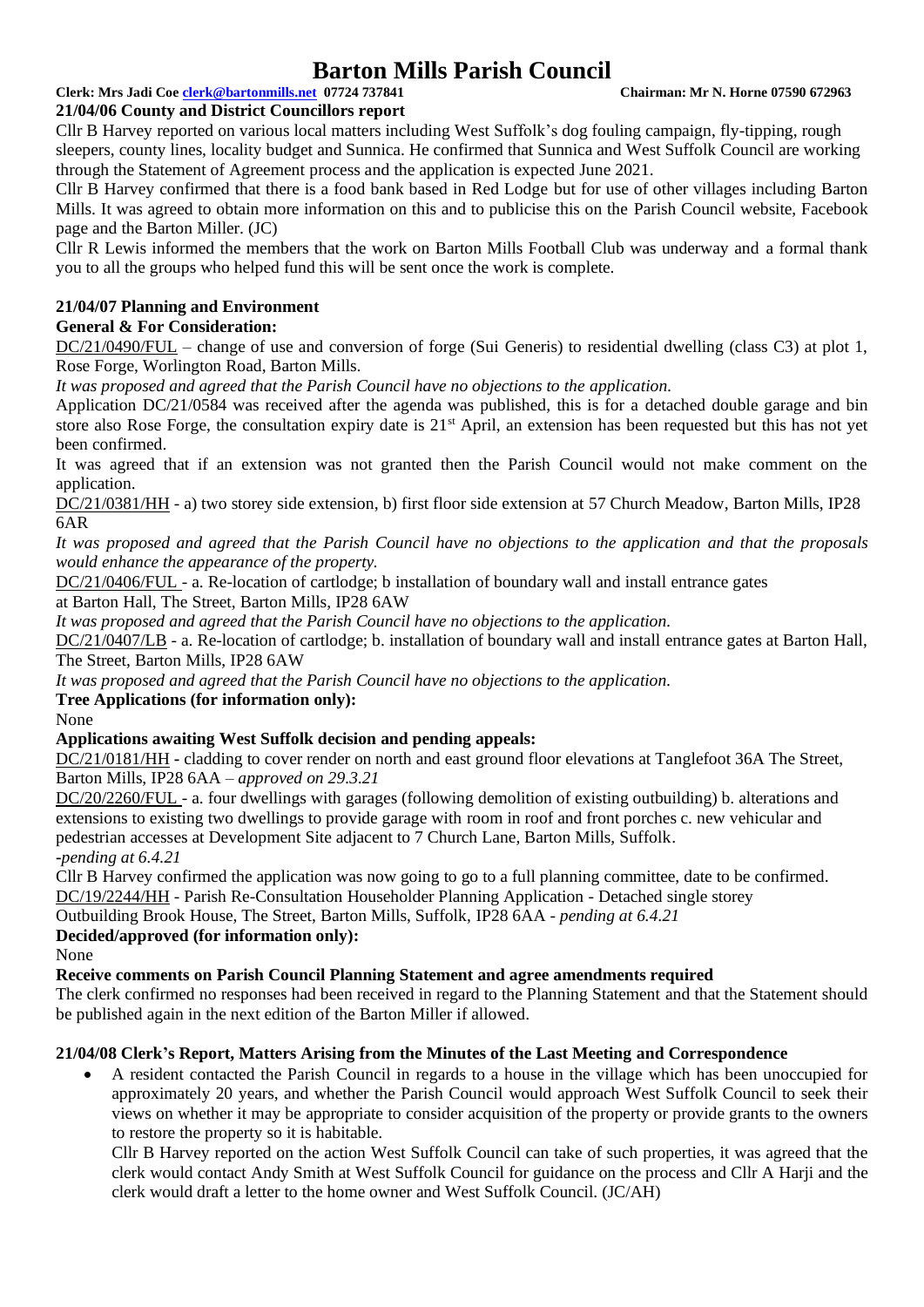#### **Clerk: Mrs Jadi Coe [clerk@bartonmills.net](mailto:clerk@bartonmills.net) 07724 737841 Chairman: Mr N. Horne 07590 672963**

- Gardener Sarah Limmer has informed the Parish Council she will be increasing her hourly charge form £12.50 per hour to £15 hour from 1.4.21. She is currently contracted to two hours per month. It was agreed to accept the increase.
- A resident contacted the clerk in regard to the land on Newmarket Road of which part has been gifted to the Parish Council for an exception site. The resident confirmed he has put in an offer on this land previously with a view to plant trees for the benefit of the community. He would now like to ask whether it would be possible for him to fund a tree barrier between the proposed homes and the A11.

It was agreed that the clerk would contact the resident and thank him for his interest but inform him that sound barriers would need to be put in place by the Housing Association and answer his queries in regards to the site's proximity to the A11 and why the site was chosen. (JC)

### **21/04/09 Parish Matters**

#### 21/04/09.1 Barton Mills Scarecrow festival

The resident who had enquired about the festival was invited to the meeting and to telephone the Chairman to discuss this further but a response has not yet been received.

21/04/09.2 Update on exception site at Newmarket Road update

West Suffolk Council have confirmed that they may find it difficult to support an exception site in Barton Mills for 15 dwellings as they housing register is only indicating that 17 households have a connection to Barton Mills and this data has not yet been verified to confirm their connection. They also note that the proposed mix doesn't follow the councils recommended tenure requirement of 70% rented and 30% low cost home ownership and that would also need to be considered if an application was to be submitted. Based on the evidence and the lack of an up to date Local Housing Needs Survey we could probably only look to support a rural exception scheme of between 6-8 dwellings in Barton Mills.

At date 15 people of whom 14 would meet the criteria have contacted the clerk confirming their interest on the homes following a call from the Parish Council.

Cllr R Lewis confirmed that a housing needs survey carried out in 2017 was still valid as this was taken after the existing affordable homes were built. It was agreed to write a formal letter confirming results of the survey and results of the straw poll. (JC/RL)

21/04/09.3 Maintenance of Assets

a) Lighting, including receiving quotes for new units

A complaint letter was sent to Suffolk County Council on 18<sup>th</sup> March and a complaint form was submitted on 31<sup>st</sup> March in regard to the two street lights (0084, 0186) which have not been fixed in a reasonable time frame. Final inventory and invoice for the street light energy and maintenance costs has been received. Suffolk County Council have charged no costs for units 0084 and 0186.

Cllr A Harji reported he had met with K & M Lighting regarding new street light units but the final quote had yet to be received. The clerk to chase this quote. (JC)

b) Play park, including donation receivable

Works have now been completed and net cost of the works has been funded by a donation now received from the Burrell Trust.

One goal was reported as being damaged and Cllr N Horne confirmed he would obtain quotes for replacement parts for the next meeting.

21/04/09.4 Covid-19 update and issues in the Parish

It was confirmed that Parish Council meetings cannot be held remotely after 6<sup>th</sup> May, and the earliest date the village hall could reopen would be  $17<sup>th</sup>$  May.

The next Parish Council Meeting, the Annual Parish Council meeting would be held remotely on 4<sup>th</sup> May, the following meeting would be held on  $1<sup>st</sup>$  June in the Village Hall.

### 21/04/09.5 SID Rota

The SID rota was agreed until June 2021

21/04/09.6 Update on request to tidy islands at Chestnut Close including new Barton Mills sign license and draft designs

Permission to maintain the island has been granted from part owner Highways England but not from the other part owner Suffolk County Council. The reason being a street light is installed on the island. However, permission to install a sign has been granted.

To install a sign a license from Suffolk Highways is required at a cost of £100, the clerk has confirmed that the £100 is only payable if the application is approved, which it was confirmed that it would be, and that this is a one-off charge. The clerk to obtain an example of a license to review the terms and conditions. (JC)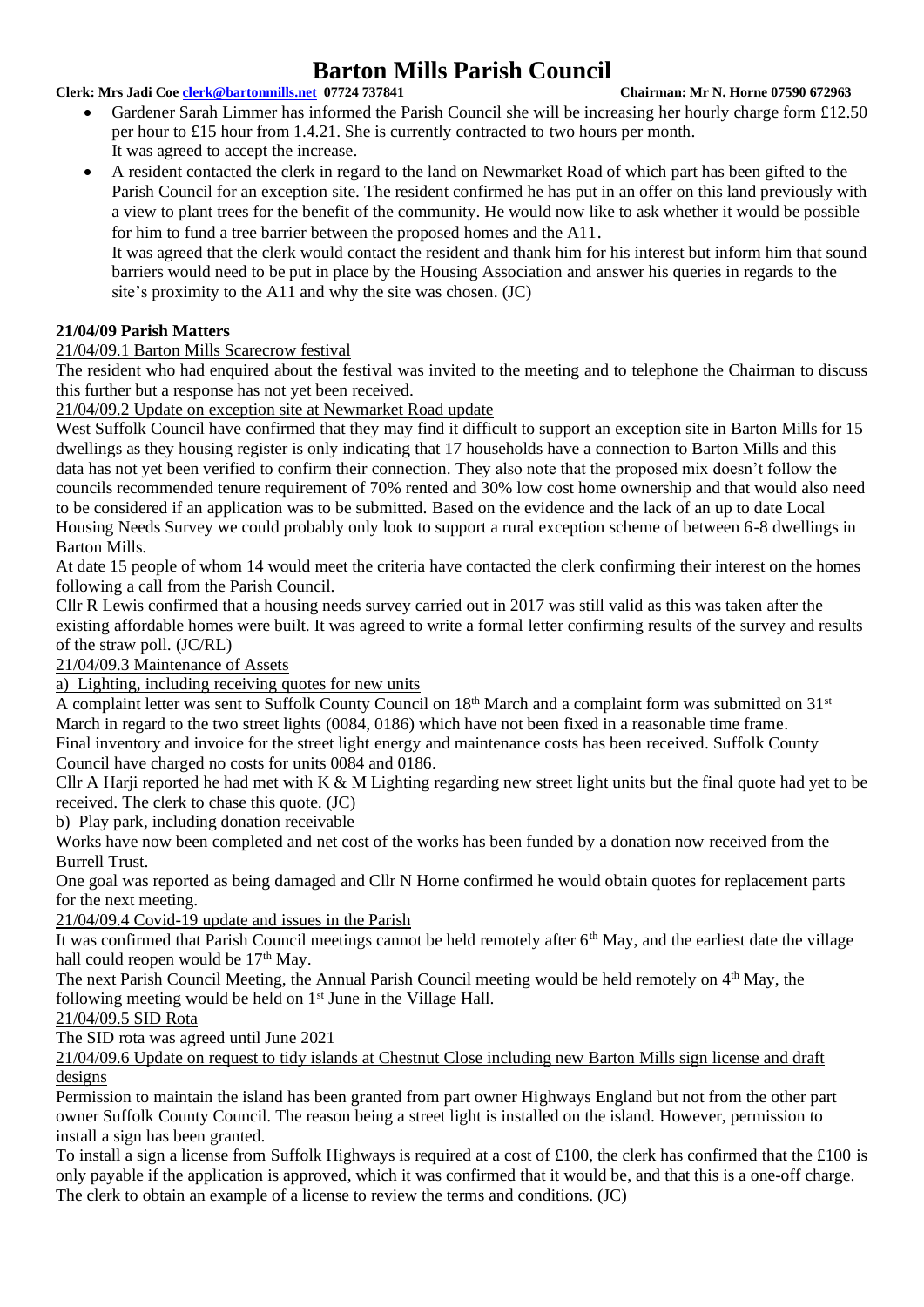#### **Clerk: Mrs Jadi Coe [clerk@bartonmills.net](mailto:clerk@bartonmills.net) 07724 737841 Chairman: Mr N. Horne 07590 672963**

Following an on-site visit, Cllr R Lewis has drafted a plan for the island which if agreed can be sent to Suffolk County Council to determine whether permission to maintain the land on this basis would be allowed. The draft plan was agreed by the members.

RA Gardens have supplied a quote in the sum of £1,210 for the erection of the village sign, hard-landscaping around sign, and prep work and seeding of remaining area. It was agreed the clerk would ask RA Gardens if they could provide a rough sketch of the proposed work. (JC)

The clerk is to contact Suffolk County Council requesting that the Parish Council can maintain the land based on the sketch requested from RA Gardens and from Cllr R Lewis. (JC)

21/04/09.7 Litter issues update including Great British Spring Clean

Dog fouling signs which are available free of charge from West Suffolk Council have been requested and received. West Suffolk Council have confirmed they will lend litter pick packs to individuals, these can be ordered online and will be delivered to the volunteer.

It was suggested to inform residents on how to request a litter pick set and organise a litter pick week and give residents areas to work on so the whole village is covered.

21/04/09.8 Social media

Cllr T Newman reported on the social media app 'Next Door, and would obtain more information for the next meeting. (TN)

21/04/09.9 Request for memorial bench on playing field

Cllr N Horne confirmed there are spaces available to install a bench on the playing field on Mildenhall Road side and that he would suggest suitable style benches and obtain quotes to forward to the resident requesting the memorial bench.

21/04/09.10 Locality budget projects

Cllr B Harvey confirmed that as the village has more than 1000 residents then the Parish Council could not apply for any funding directly but this would need to be requested by a local community group.

21/04/09.11 Village car boot sales

It was confirmed car boot sales may re-start from  $12<sup>th</sup>$  April, the village hall may be reopened for use of public toilets until  $17<sup>th</sup>$  May when it may also be opened for other uses.

The first car boot sale is planned for  $3<sup>rd</sup>$  May.

21/04/09.12 Speeding issues in the village

A resident contacted the Parish Council following advice from Suffolk County council to enquire about traffic calming measures on Tuddenham Road.

Cllr B Harvey confirmed that options for calming measures were limited but it was suggested to request speed buffer zones.

The clerk contacted Mark Shipton in regard to reducing the 60mph speed limit on Worlington Road and speeding vehicles on this road where the speed limit is 30mph. Mark responded confirming that speed checks in the 60mph zone were difficult to carry out due to the road.

If the speed limit is to be reduced then this would have to be done with Suffolk Highways.

Hand held speeding devices could be used to carry out speed checks on the 30mph zone, but for the speed enforcement team, the SID data would need to be known for the police to determine whether there was a speeding issue.

#### **21/04/10 Finance & Policies**

21/04/10.1 Parish Council Bank Balances and Reconciliation from list of Payments and Receipts

The clerk reported that at 31<sup>st</sup> March was £7,335.98 was held in the current account and £21,182.28 in the deposit account.

21/04/10.2 Approve and authorise payment of invoices

The following invoices were approved for payment:

| Date   | Payee                | Details                 | Net      | VAT    | Gross    |
|--------|----------------------|-------------------------|----------|--------|----------|
| 31-Mar | J Coe                | Salary                  | 269.28   | 0.00   | 269.28   |
| 31-Mar | J Coe                | Clerk expenses          | 24.16    | 0.00   | 24.16    |
| 31-Mar | <b>HMRC</b>          | PAYE & NI               | 214.60   | 0.00   | 214.60   |
| 31-Mar | R Lewis              | Barton Miller printing  | 26.16    | 0.00   | 26.16    |
| 08-Mar | Eastern Play Service | Park works              | 1,600.00 | 320.00 | 1,920.00 |
| 01-Mar | <b>SALC</b>          | Payroll                 | 45.00    | 9.00   | 54.00    |
| 25-Mar | RH Landscapes        | March grass cutting     | 200.00   | 40.00  | 240.00   |
|        |                      | Street light energy and |          |        |          |
| 22-Mar | <b>SCC</b>           | maintenance             | 3.072.29 | 614.46 | 3,686.75 |
| 27-Mar | S Limmer             | Gardening               | 25.00    | 0.00   | 25.00    |
|        |                      |                         |          |        |          |